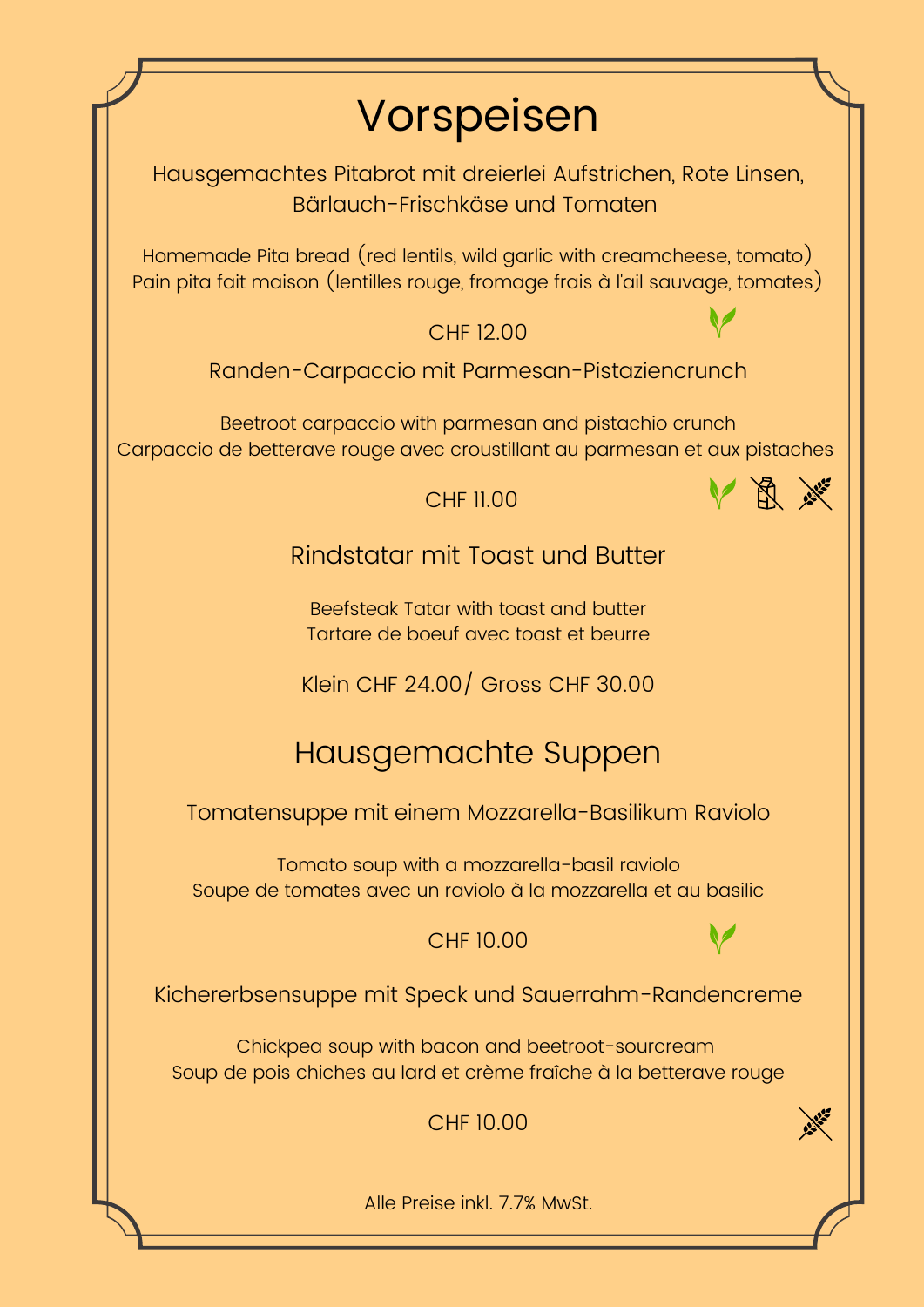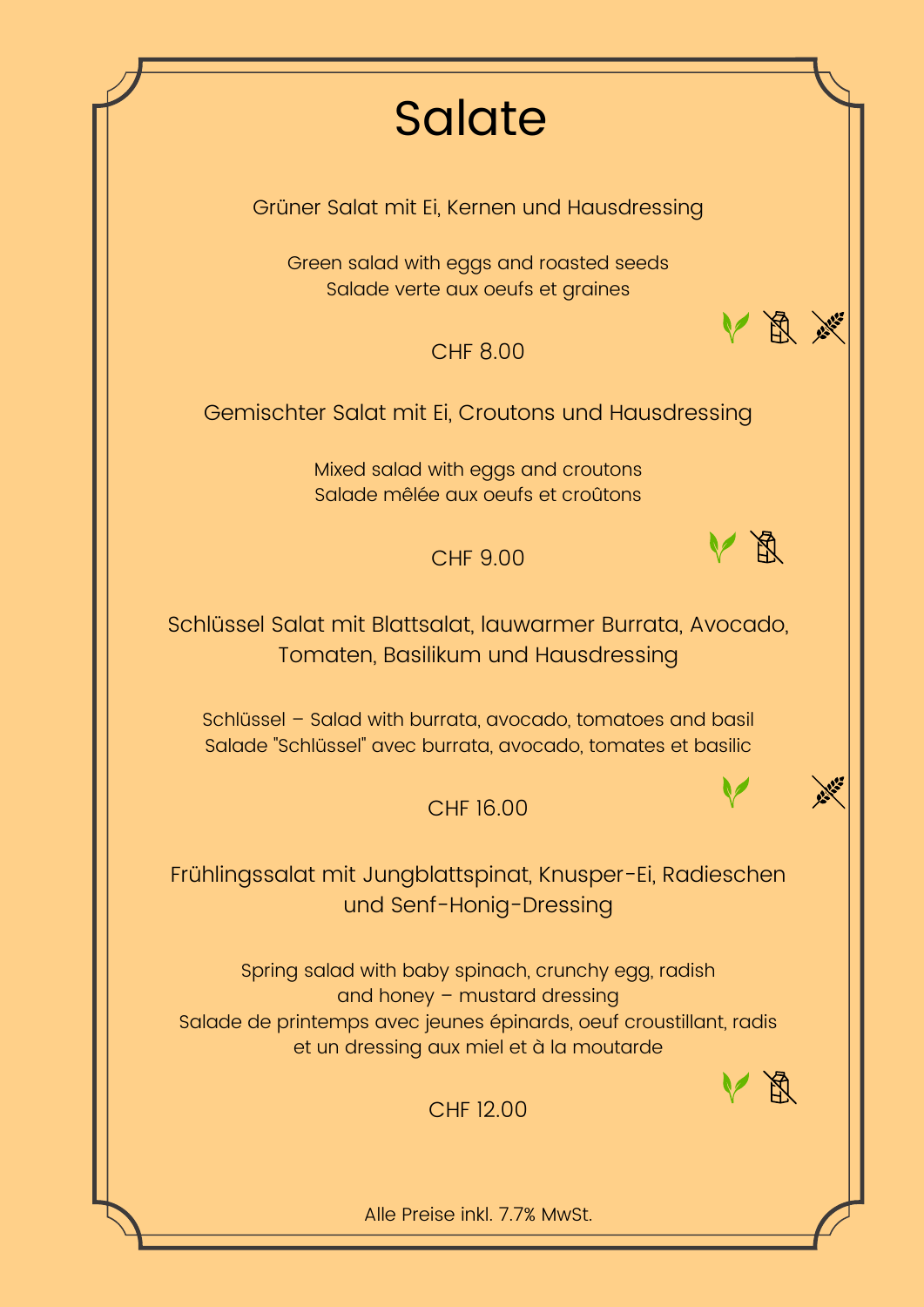## Klassiker

Schlüssel Cordon-bleu mit Landrauchschinken und Fonduekäse von der Chäshütte, dazu Frühlingsgemüse

Schlüssel Cordon-Bleu with smoked ham, fondue cheese and seasonal vegetables Cordon-bleu schlüssel Style avec jambon fumé, fromage fondue et légumes de saison

CHF 38.00

Echtes Wienerschnitzel mit Preiselbeeren und Zitrone

Wiener Schnitzel with cranberries and lemon Escalope Viennoise avec canneberges et citron

CHF 42.00



 $\cancel{E}$ 

Kalbslebern mit Kräuterjus, Croutons und Frühlingsgemüse

Calf's liver with herbs jus, croutons and seasonal vegetables Foie de veau avec jus d'herbes, croûtons et légumes de saison

CHF 36.00

Suure Mocke mit Speck, Silberzwiebeln und Champignons

Braised beef with bacon, silver onions and mushrooms Rôti de boeuf braisé avec lard, oignons perlées et champignons

CHF 39.00

医产

Beilagen nach Wahl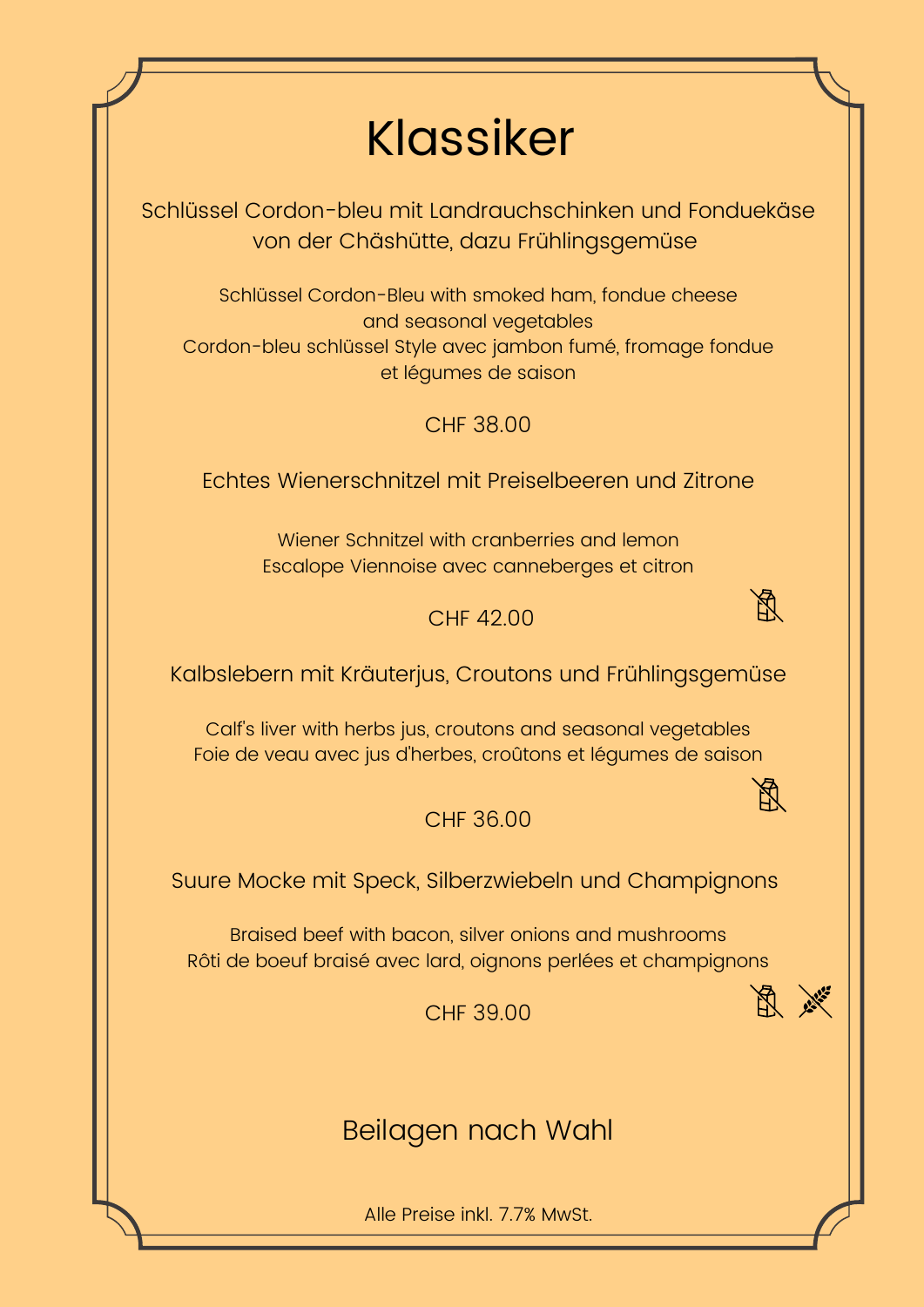# Hauptgänge

Berner Rösti mit Speck, Raclettekäse, Spiegelei und Zwiebeln

Hash browns with bacon, raclette-cheese, fried egg and onions Roestis Bernois avec lard, fromage à la raclette, oeuf au plat et oignons

CHF 29.00

### Saltimbocca vom Schwein mit Rohschinken, Salbei, Jus und Frühlingsgemüse

Pork Saltimbocca with cured ham, sage, jus and seasonal vegetables Saltimbocca de porc avec chambon fumée, sauge, jus et légumes de saison

CHF 38.00

Bio Rindsfilet im Crèpemantel mit Haselnuss-Parmesanfüllung

Fillet of beef wrapped in crêpe filled with parmesan cheese and hazelnuts Filet de boeuf bio en manteau de crêpe farci au parmesan et aux noisettes

CHF 46.00

Pouletroulade gefüllt mit Kräutern und Mandeln mit Zitronensauce

Chicken roulade stuffed with herbs and almonds with lemon sauce Roulade de poulet farci aux herbes et amandes avec sauce au citron

CHF 36.00



**ANGEL** 

医产

Beilagen nach Wahl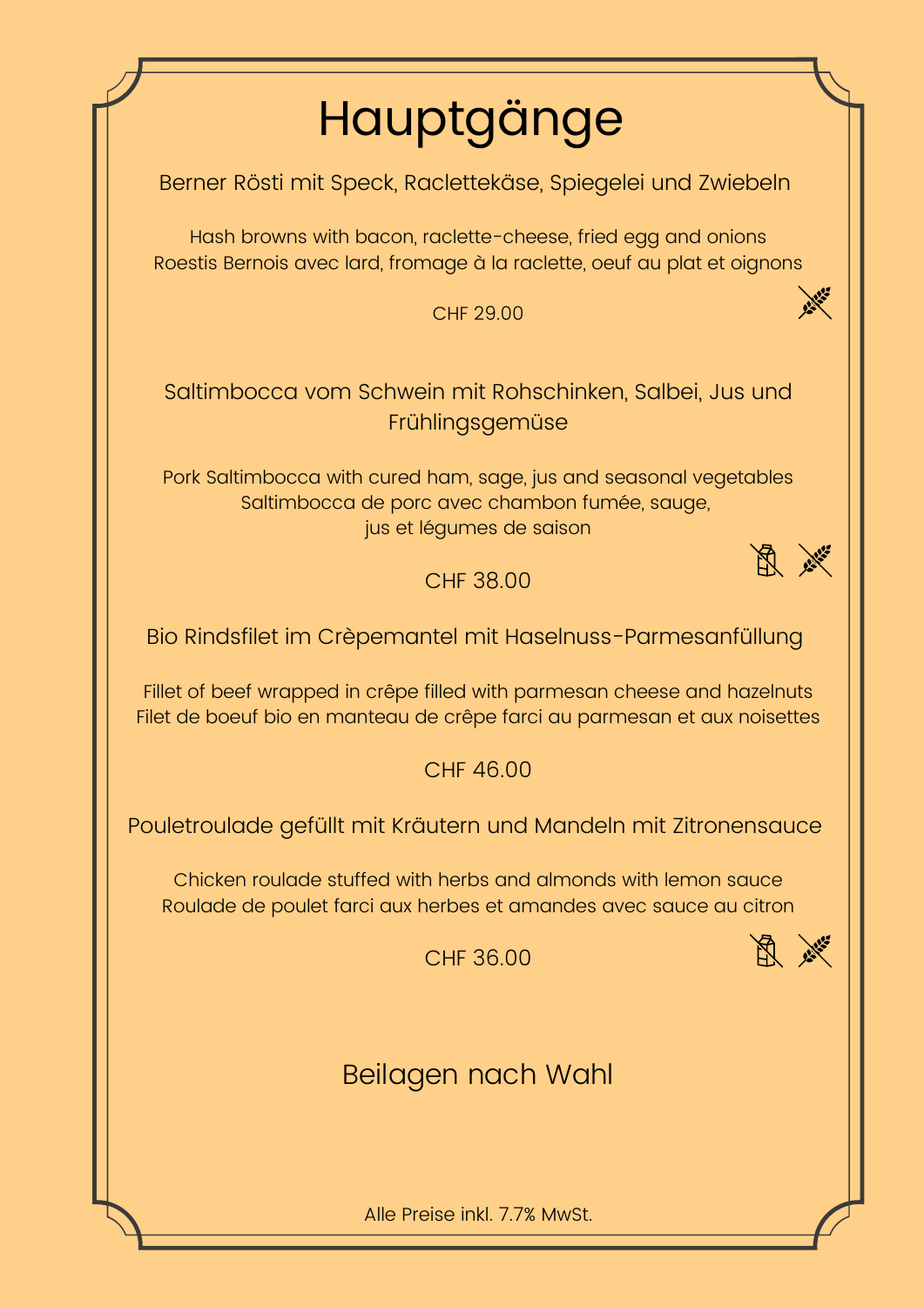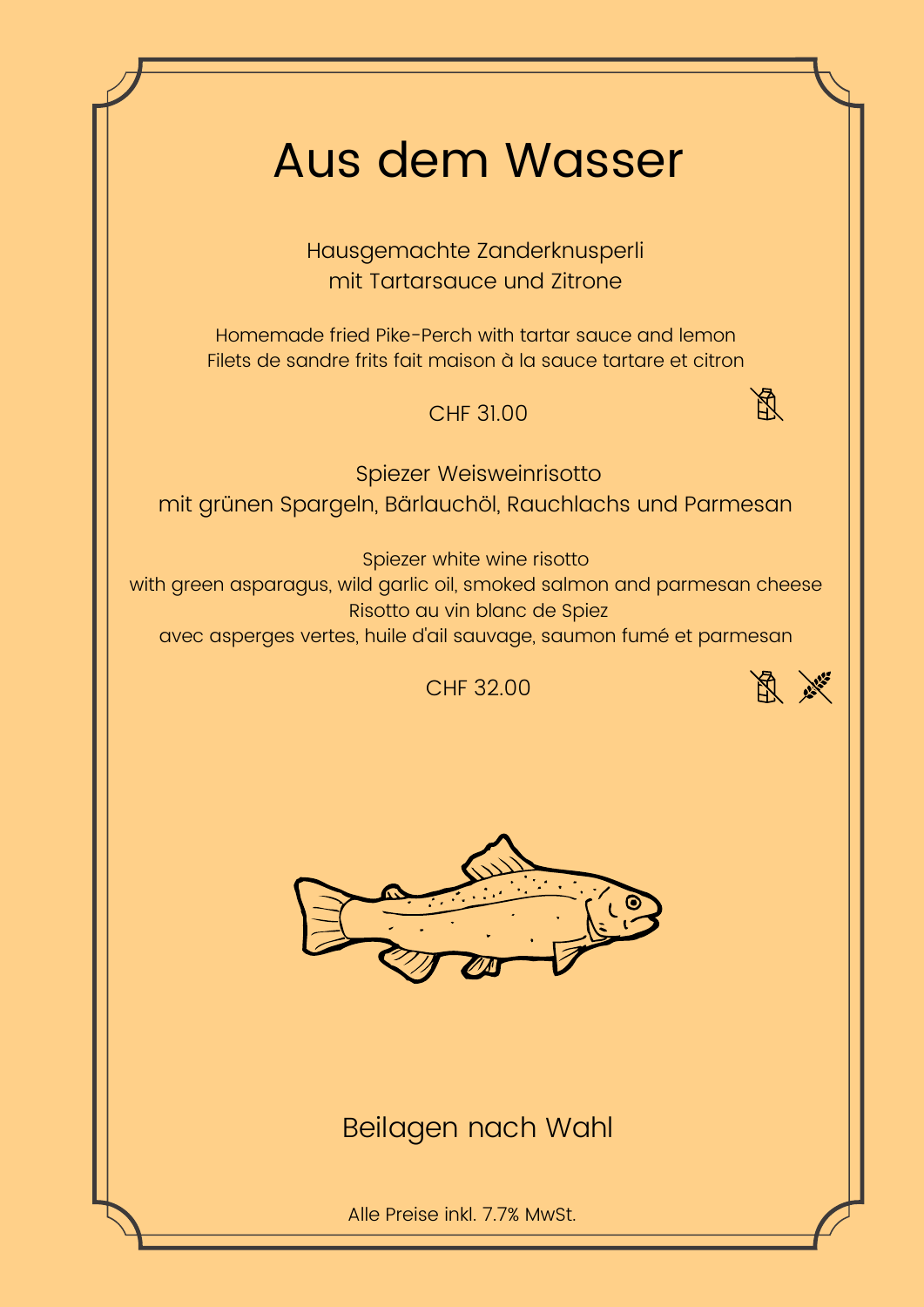| Vegetarisch                                                                                                                                                                                                  |  |
|--------------------------------------------------------------------------------------------------------------------------------------------------------------------------------------------------------------|--|
| Hausgemachte Ravioli gefüllt mit Spargeln und Ricotta<br>dazu Zitronenbutter                                                                                                                                 |  |
| Homemade ravioli stuffed with asparagus and ricotta with lemon butter<br>Raviolis fait maison farci aux asperges et à la ricotta au beurre de citron                                                         |  |
| <b>CHF 30.00</b>                                                                                                                                                                                             |  |
| Hausgemachte Kartoffelgnocchi<br>mit Cherry Tomaten, Oliven, Bärlauchcreme und Frischkäse                                                                                                                    |  |
| Homemade potato gnocchi,<br>with cherry tomatoes, olives, wild garlic cream and cream cheese<br>Gnocchi de pommes de terre fait maison<br>avec tomates cerises, olives, crème d'ail sauvage au fromage frais |  |
| <b>CHF 29.00</b>                                                                                                                                                                                             |  |
| Röstihamburger mit Fetakäse, Apfel, Zwiebeln und Tomaten                                                                                                                                                     |  |
| Rösti hamburger with feta cheese, apple, onions and tomatoes<br>Hamburger de rösti avec feta, pomme, oignons et tomates                                                                                      |  |
| <b>CHF 26.00</b>                                                                                                                                                                                             |  |
|                                                                                                                                                                                                              |  |
|                                                                                                                                                                                                              |  |
|                                                                                                                                                                                                              |  |
| Alle Preise inkl. 7.7% MwSt.                                                                                                                                                                                 |  |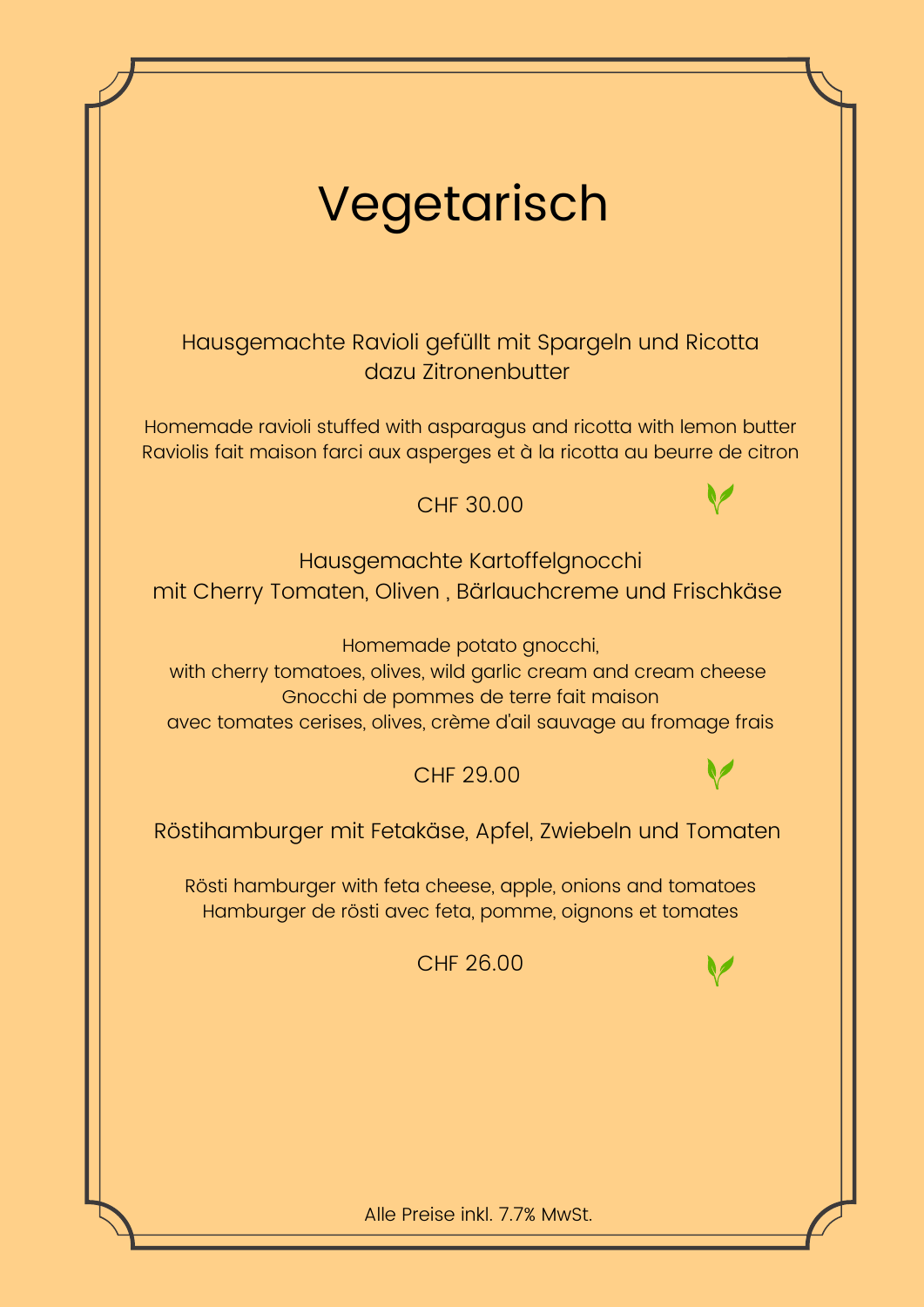### Unsere Beilagen

Safranrisotto + CHF 2.00 Saffron risotto +CHF 2.00 Risotto au safran +CHF 2.00

> Spargelrisotto Asparagus risotto Risotto aux asperges

Weissweinrisotto White wine risotto Risotto au vin blanc

> Berner Frites Bernese fries Frites bernoises

Hausgemachte Rösti Homemade hash browns Roesti fait maison

Kartoffelstock Natur Mashed patatoes Purée de pommes de terre

Bärlauch-Kartoffelstock Wild garlic mashed potatoes Purée de pommes de terre à l'ail sauvage

Hausgemachte Pasta + CHF 2.00 Homemade pasta + CHF 2.00 Pâtes fait maison + CHF 2.00

> Frühlingsgemüse Sesonal vegetables Légumes de saison

Spargeln +CHF 2.00 Asparagus +CHF 2.00 Asperges +CHF 2.00